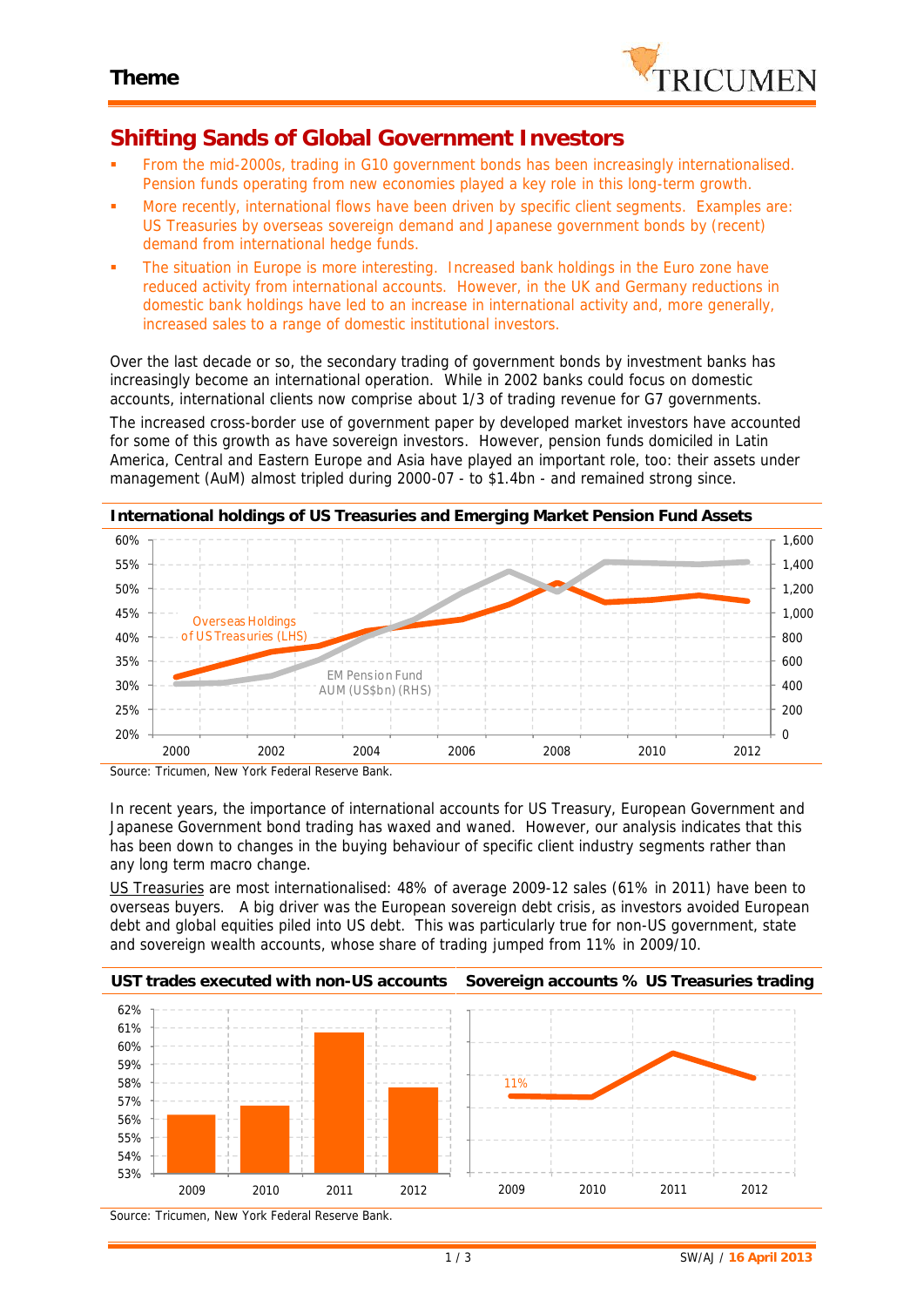

Japanese government bond (JGB) trading has traditionally been a largely domestic affair, but the share of trades with international client jumped from about 8% in 2009-11 to almost 13% in 2012. There have been some changes in the domestic market – such as the decline in importance of the retail/HNWI client base and growth in importance of banks – but our research shows that that the main driver of this growth has been driven by the US and UK hedge funds: where they were once looking to short selected European government paper, their attention is now on Japan.



*Source: Tricumen, Ministry of Finance Japan.*

In Europe, the story is more complex. In many countries, foreign investment in government paper has declined and was replaced by ownership of this paper by banks. UK and Germany, however, have been perceived as sage heavens and have seen no decline in the secondary market activity from international accounts: in fact, their share of secondary market trading volumes has increased. This pattern is repeated for most other domestic client segments: domestic insurers and asset managers now each account for around 4% more of the secondary market volumes than in 2009.

In stark contrast to more troubled part of Europe, the only significant client segment that has declined in the UK and Germany countries is banks. Taking the UK Gilts as an example, we see that in 2009, European banks were the second-largest client segment, but by the end of 2012, their share of client trading plunged to just 20%, while the share of all overseas clients' trading jumped. At the end of 2012, non-EMEA clients accounted for 32% of all trades, up from just 21% in 2009.



*Source: Tricumen, UK Debt Management Office.*

In conclusion, the increasing importance of international accounts means that investment banks have to carefully balance the management of both cross-border international sales and individual domestic client segments. The pre-2008 'solution' to this typically involved hiring of ever-larger sales teams. In the ROE-constrained environment of today, this approach is unlikely to produce results. Instead, successful banks require their sales teams to be much more flexible in their product focus, and they use solid and timely market intelligence on client buying patters from integrated sales MIS.